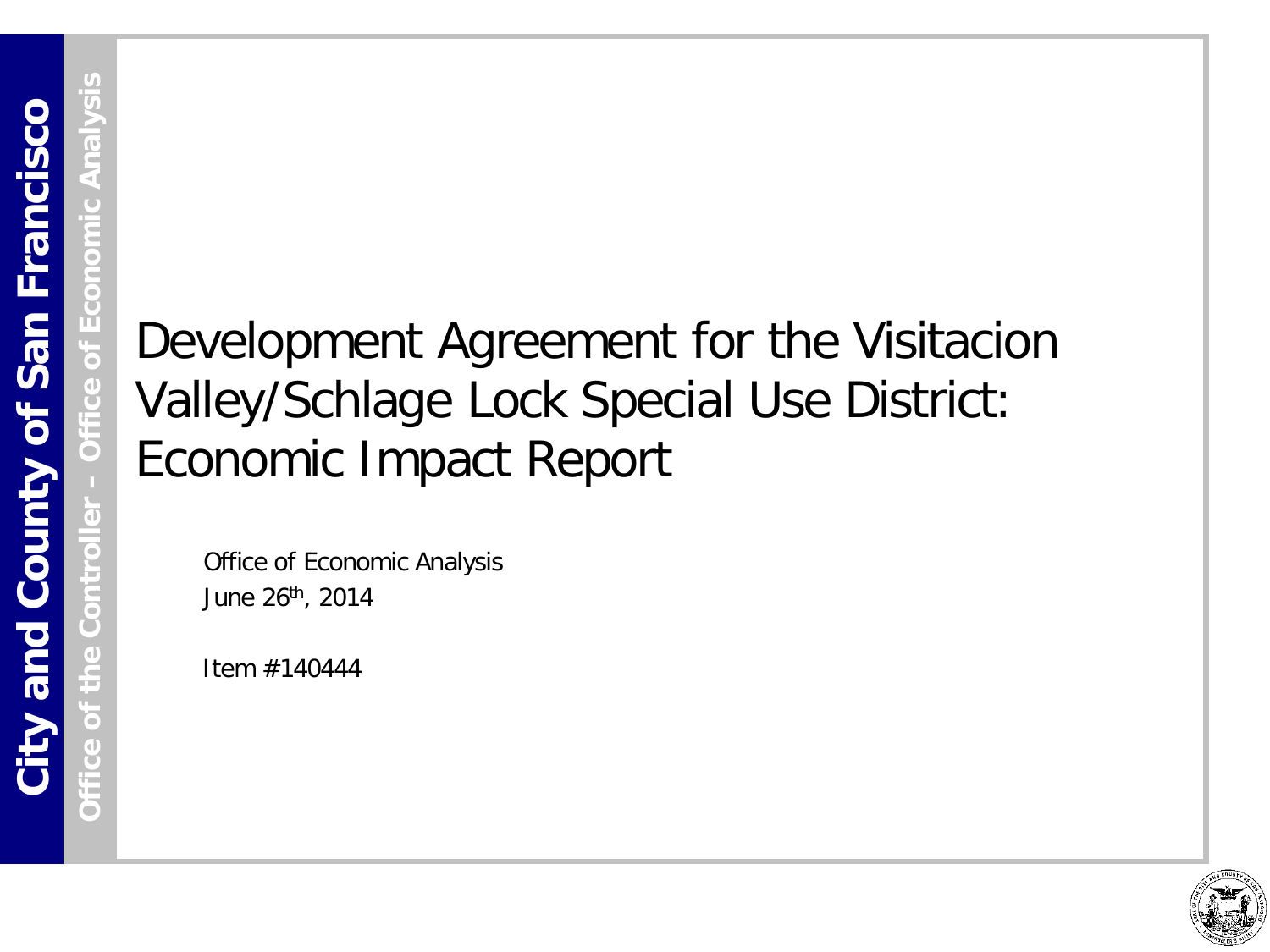**Office of the Controller** 

 $\bigcap$ 

#### Introduction

- The proposed development agreement and accompanying legislation is expected to develop up to 1,679 new housing units on the former Schlage Lock site in Visitacion Valley, an industrial brownfield.
- Through the City's inclusionary housing program, 15% of the new housing will be sold at below market prices.
- The first phase of the project must include a full-service grocery store and at least 20,000 square feet of retail space. The developer will have the right to develop up to an additional 27,600 square feet of new retail space.
- The proposed development will also rehabilitate 18,000 square feet of historic office space. At least 25% of the interior space will be dedicated for community use.
- The planned development will create housing for 3,900 new residents. It will also generate \$57 million in community benefits for transit, childcare, a park, and other public services.

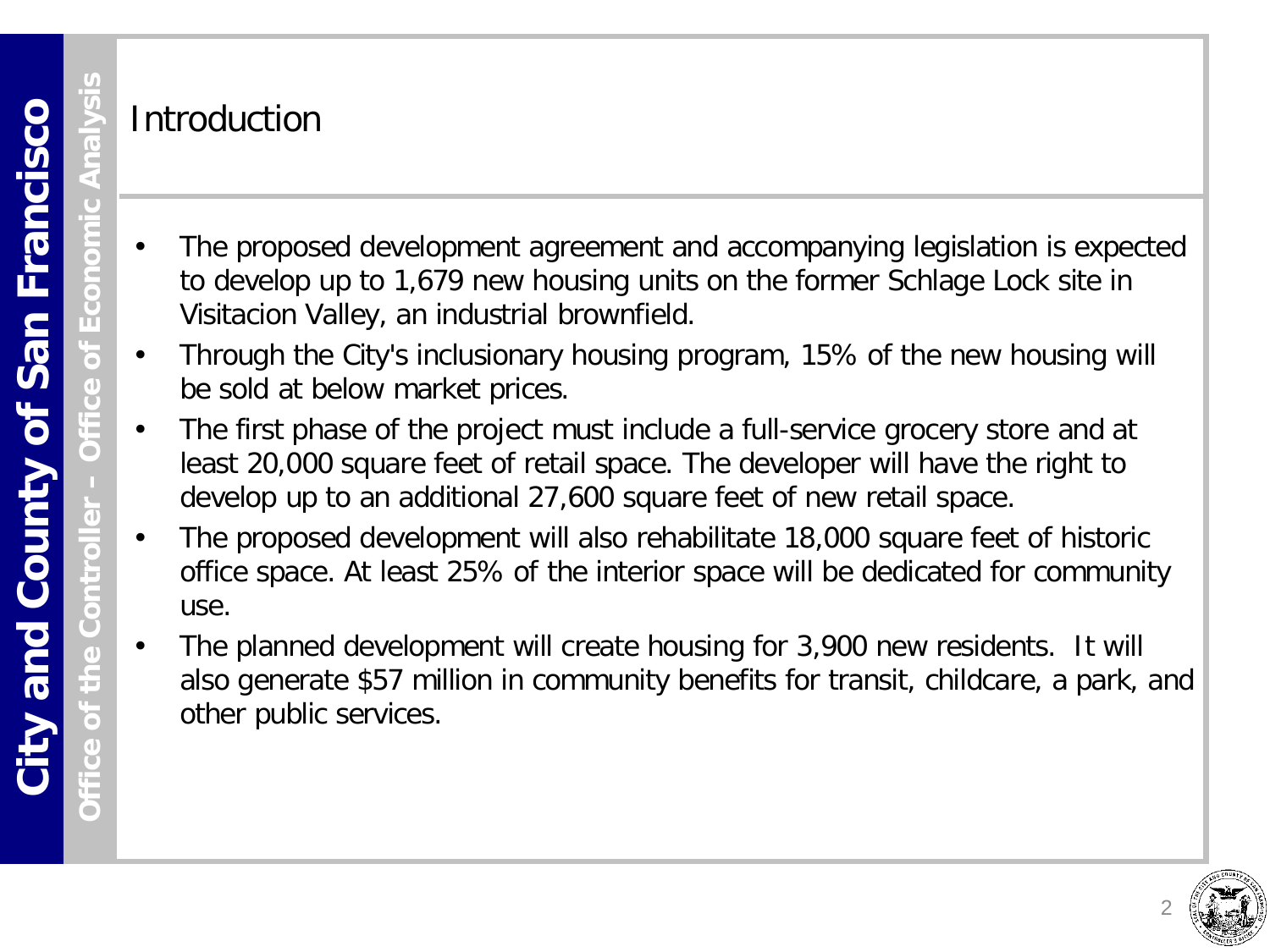**Office of the Controller** 

 $\bullet$ 

#### Economic Impact Factors

- The development agreement is expected to affect the local economy in the following ways:
	- 1. Economic activity resulting from construction spending.
	- 2. Economic activity resulting from spending on community benefits included in the development agreement
	- 3. Downward pressure on housing prices caused by the expansion of housing supply, which will expand personal income and employment in the city.
- Each of these factors contributes to the overall economic impact of the development agreement, which has been modelled using the OEA's REMI model of the San Francisco economy.

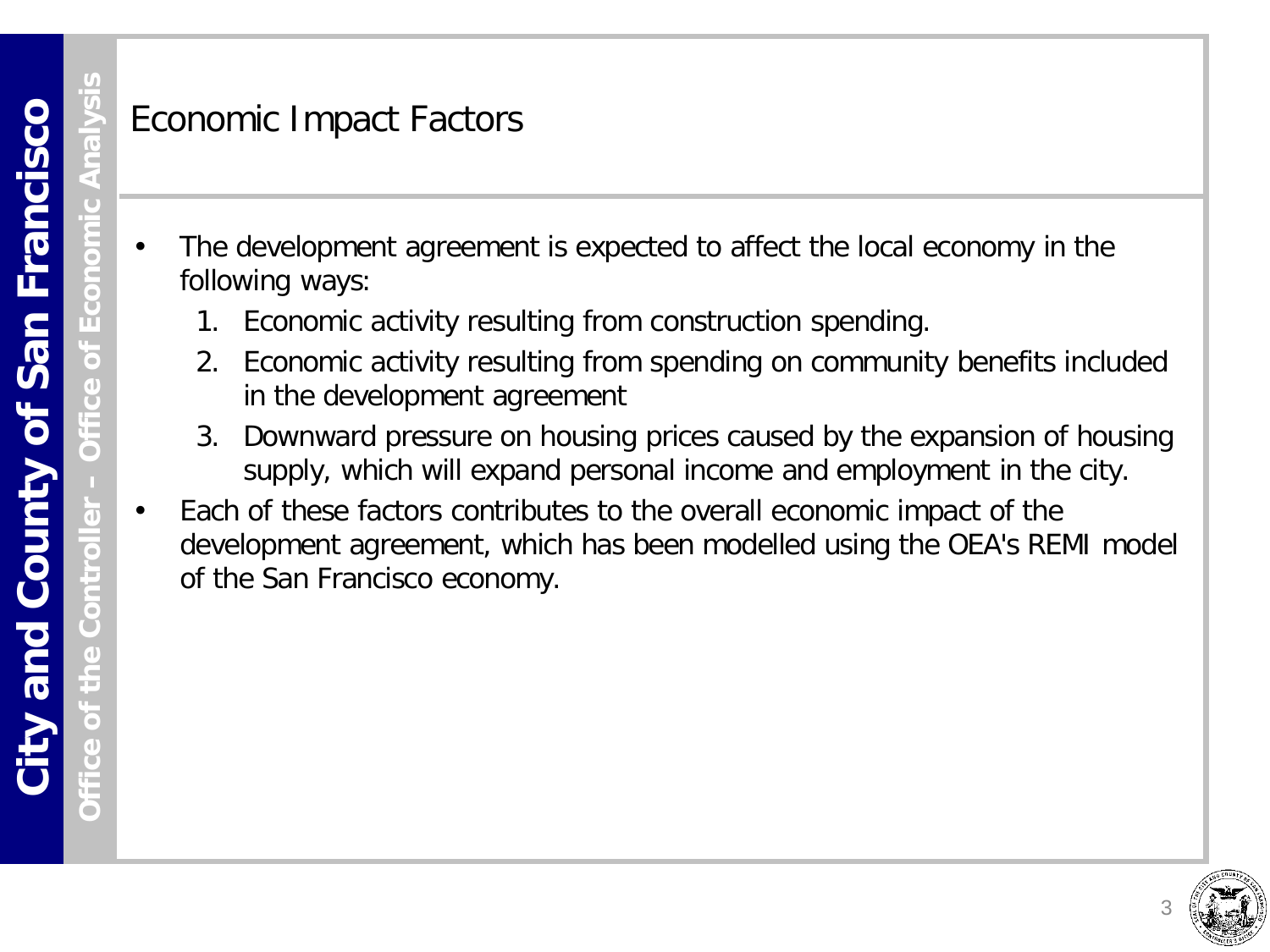**Office of the Controller** 

 $\bullet$ 

# Residential Construction

- The development agreement includes complete construction and rehabilitation of the former Schlage Lock 20-acre brownfield site located in Visitacion Valley.
- The proposed development include up to 1,679 low to mid-rise condominium and apartment units with a total to 12 building parcels with 5 stories to 8 stories in height.
- The prices for the units will be considerably less than new units in other parts of the city. Exclusive of parking, a new 850 square foot condominium is expected to sell from between \$420,000 and \$465,000.
- The total construction and development cost of the project is estimated to be around \$637 million, of which about \$572.6 million will be spent on residential construction.
- The development project is expected to be completed by 2026.

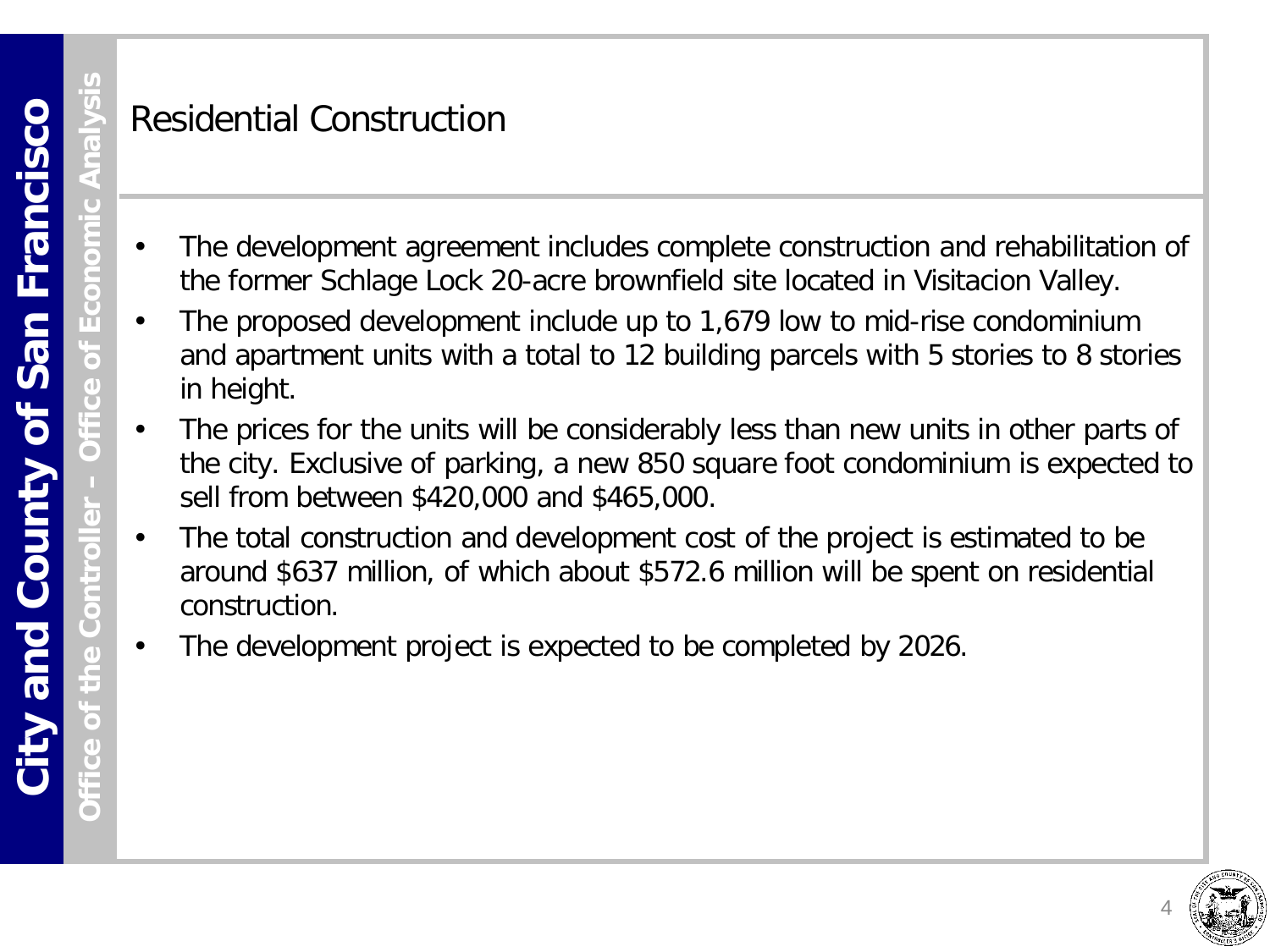#### Non-residential Construction Impacts

- The proposed development will also rehabilitate 18,000 square feet of historic office space.
- A full service grocery store and at least 20,000 square feet of retail space, and additional retail space up to 26,700 square feet, will be located along an extension of Leland Ave.
- The grocery store must be included in Phase 1 of the development, unless this requirement is waived by the Planning Commission. If the grocery store is not provided in Phase 1, no further development can occur.
- The development cost of the non-residential portion of the project, including infrastructure, is estimated to be \$64.5 million.

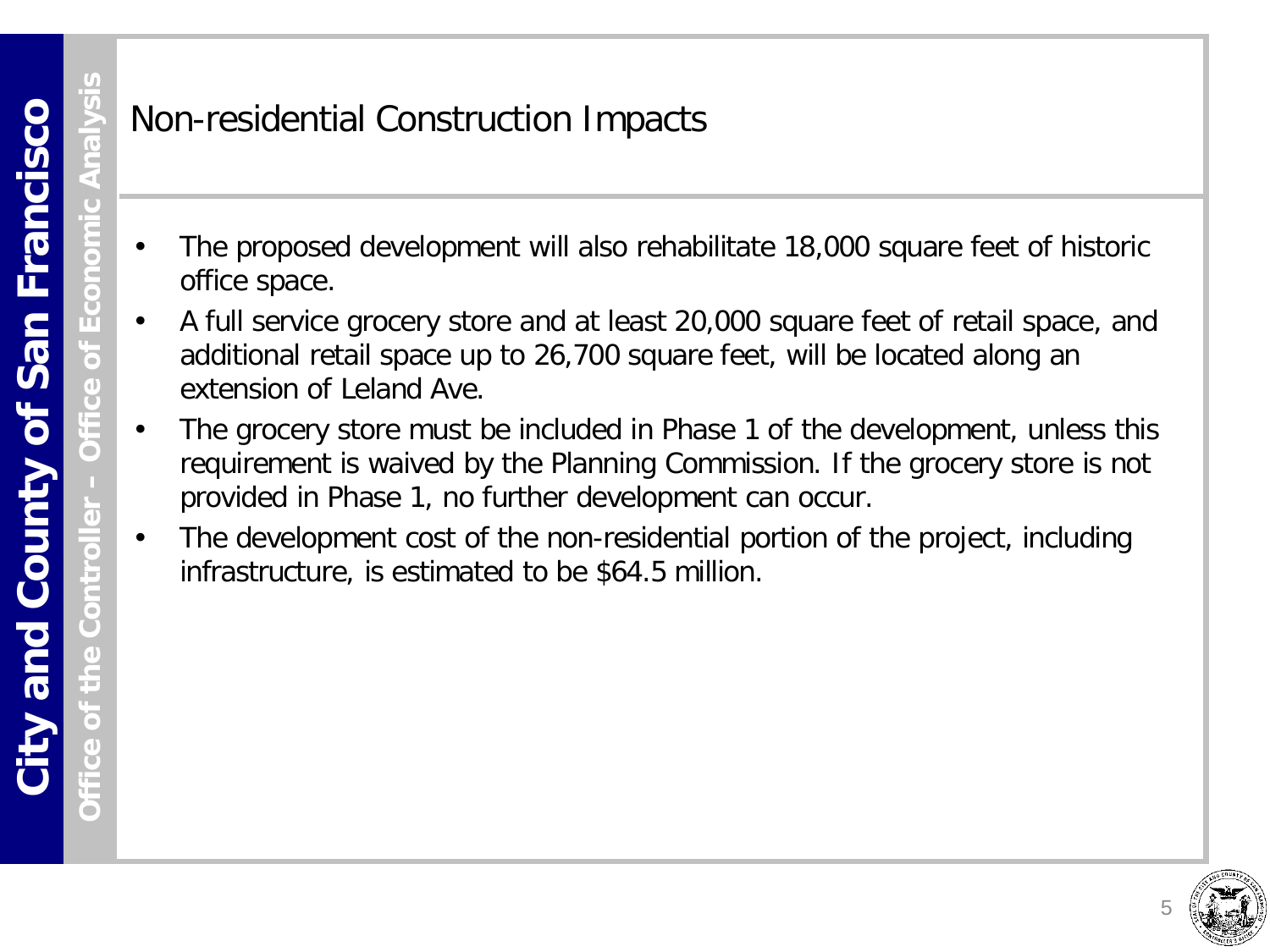$\bullet$ 

# Community Benefits

- According to the development agreement, the project will result in the following community benefits:
	- An estimated \$16 million in Transit and Visitacion Valley Community Facilities & Infrastructure impact fees.
		- Transit impact fee revenue will be used to mitigate the impacts of non-residential development on public transit service.
		- Visitacion Valley impact fee revenue will be used to pay for public infrastructure such as parks and recreation, new library, child care facility, transportation and community facilities.
	- An estimated \$41 million for new infrastructure, including streets, sewer and water system, drainage systems, electrical utilities, parks, and landscaping.
- This report does not attempt to quantify the benefits to neighborhood residents, and owners of surrounding properties, from the development's planned investments in infrastructure and cleanup. Only the value of the spending associated with the community benefits is considered in this impact report.

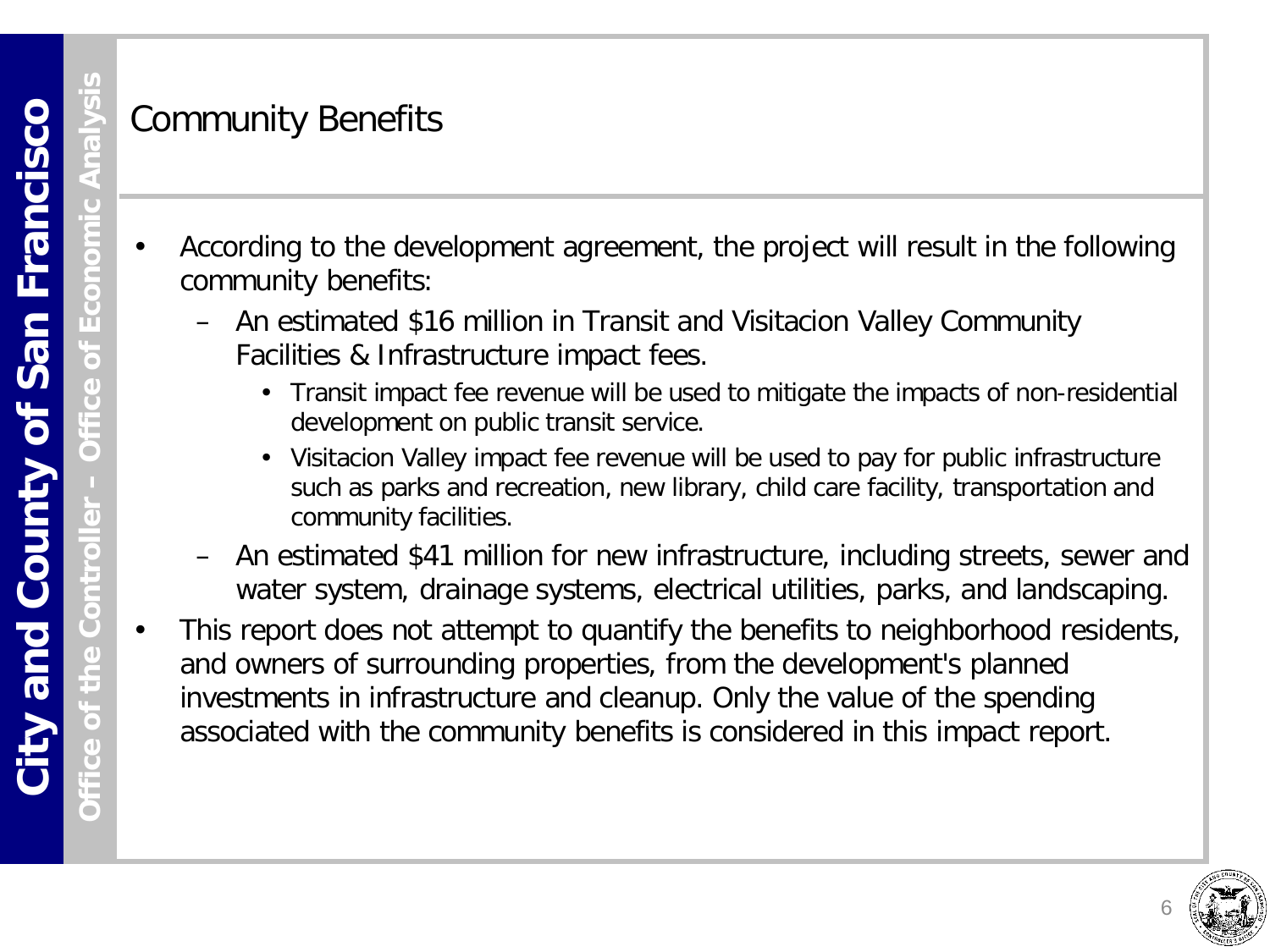**Office of the Controller** 

# Impact of Increasing Housing Supply

- The 1,679 new housing units permitted by the development agreement are projected to be built as 1,268 for-sale units, and 411 rental units. This would represent a 1.0% increase in the number for-sale units in the city, and a 0.2% increase in the number of rental units.
- This expansion of housing supply will put downward pressure on both market rents and housing prices in the city.
- The OEA projects housing prices across the city would drop by an average of 0.8%, and market rents would drop by an average of 0.2%, compared to what prices and rents would have been without the development.
- To put these numbers in context, 0.8% of the average housing price in San Francisco in 2014 is approximately \$7,350, and 0.2% of average rents is approximately \$7.50/month. These lower housing prices and rents would benefit home-seekers across the city, not only in the Visitacion Valley area.
- In addition, the affordable housing component of the development agreement will raise incomes for the households benefitting from the subsidy.

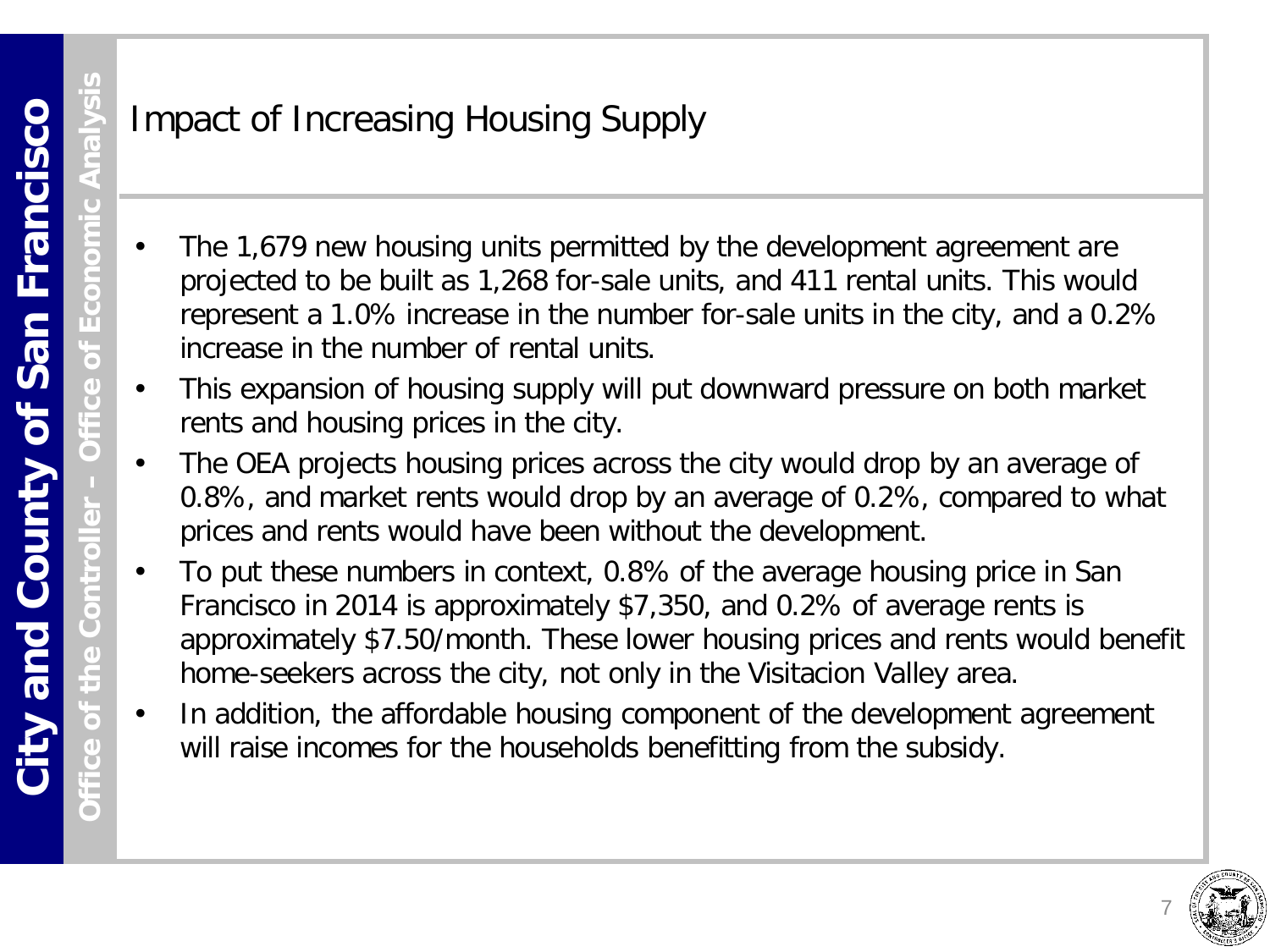# REMI Model Simulation Inputs

- The OEA's REMI economic model was used to simulate the effects on the city's economy of the following impacts of the proposed development:
	- \$637 million in construction spending over the 2015-26 construction period.
	- \$57 million in community benefits spending, also spread over the construction period.
	- \$52.7 million in affordable housing subsidy, affecting the economy as an increase in personal income assumed to be spread over 20 years.
	- A decrease in market rents across the city of 0.2%, phasing in over the construction period.
	- A decrease in housing prices across the city of 0.8%, phasing in over the construction period.

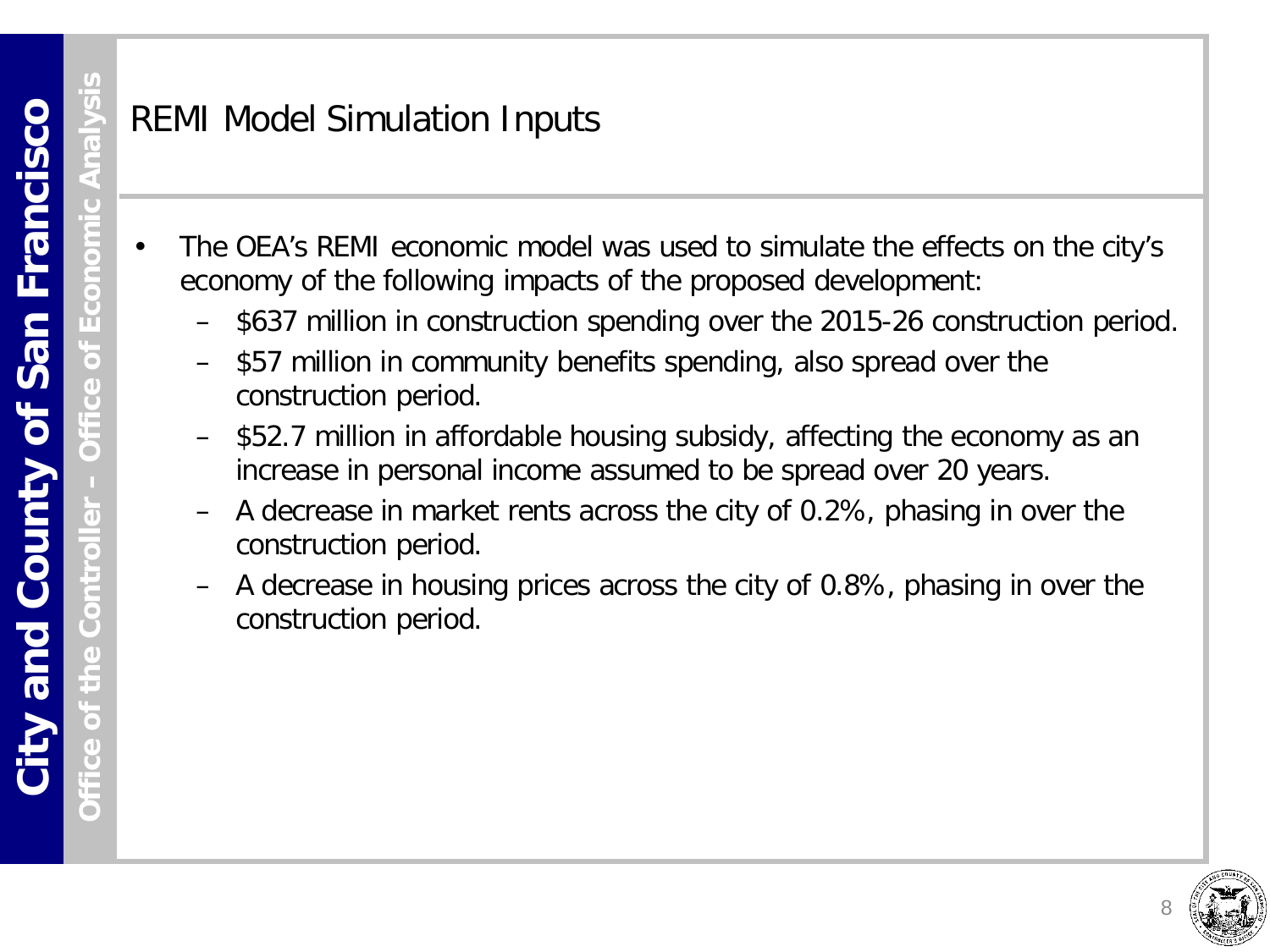Φ

Ò

## Economic Impact Assessment: REMI Model Simulation Results

- The proposed development agreement is projected to expand the city's economy (its "GDP") by \$151 million by 2034.
- The city's economy is expected to expand by an average of 985 jobs over the forecast horizon of 20 years (2015-2034).
- These jobs include an average of 340 FTE equivalent construction jobs during the construction period.
- Post-construction employment gains are the result of higher spending associated with the increases in personal income caused by the drop in housing prices, as well as the employment needed to support the new population.